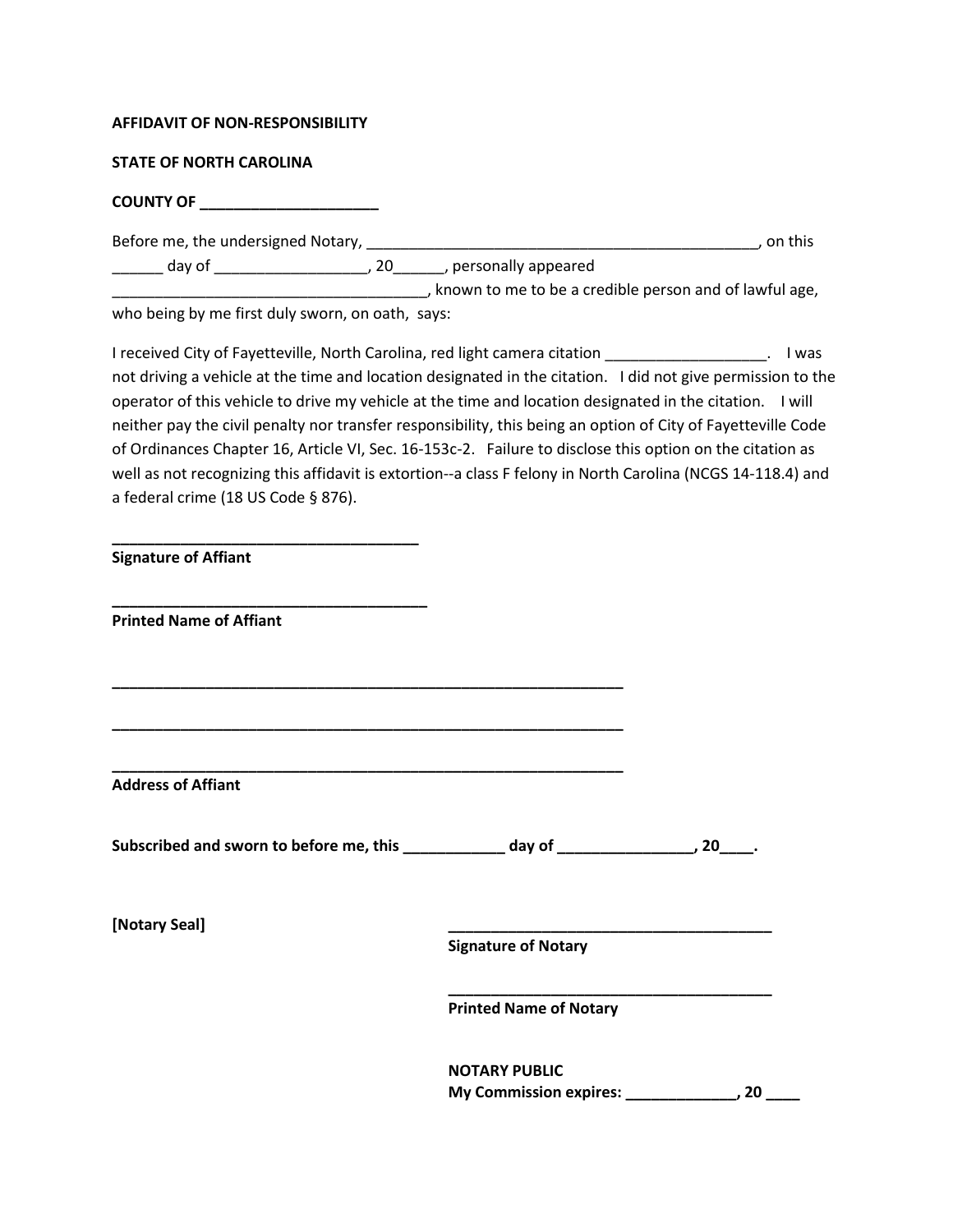You are the "Affiant". Fill out the above affidavit in front of a Notary Public. Using delivery confirmation, mail the affidavit along with a copy of your citation to (according to NCGS 160A-300-1):

> **City of Fayetteville SafeLite Program 200 Dick Street, Suite 200-A Fayetteville, NC 28301**

[Click here to see the full Fayetteville ordinance and the Fayetteville Session law.](http://redlightrobber.com/red/links_pdf/north-carolina/Fayetteville-Illegal-Citations.pdf)

**[Click here to see North Carolina Extortion Law.](https://www.ncga.state.nc.us/enactedlegislation/statutes/html/bysection/chapter_14/gs_14-118.4.html)**

**[Click here to see US Extortion](https://www.law.cornell.edu/uscode/text/18/876) Law.**

The second page of your citation under "There are Two Ways to Contest Your Violation" says to go to web site [www.violationinfo.com](http://www.violationinfo.com/) where you can allegedly read Fayetteville ordinance 16-513 and download your Affidavit of Non-Responsibility. But [www.violatoninfo.com](http://www.violatoninfo.com/) does not quote 16-513. It quotes NCGS 160A-300-1 where you can only transfer responsibility when your car is stolen or sold or you have to squeal on the driver. The web site does not quote Fayetteville's 16-513. 16-513 says that you only have to say "I did not give permission to the driver of my car to drive my car at the time and location on the citation" while you do NOT have to squeal on the driver.

The City of Fayetteville with American Traffic Solutions have deliberately committed extortion by limiting your options for the sole purpose of taking your money. A felony: NCGS 14-118.